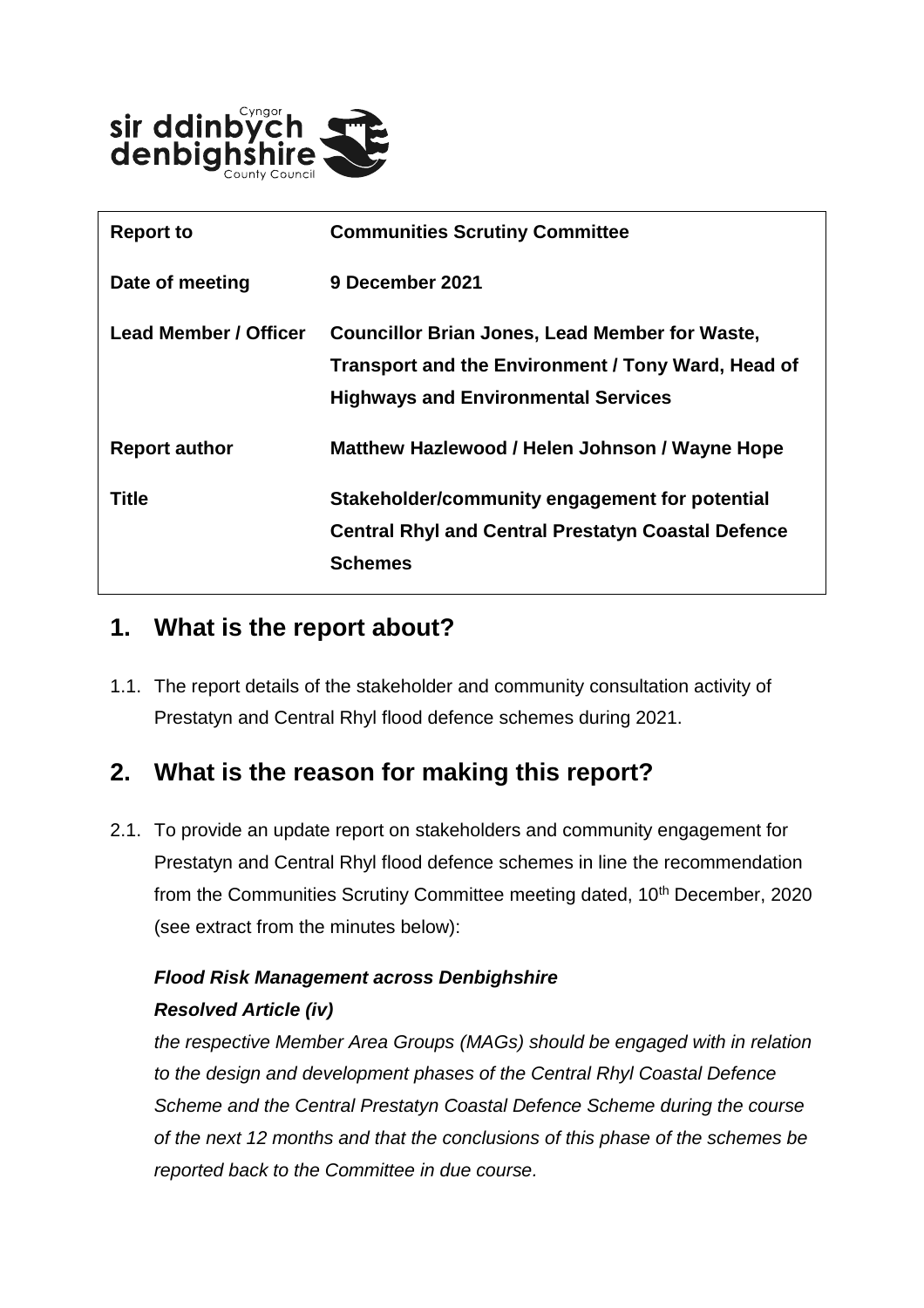# **3. What are the Recommendations?**

- 3.1. That the Committee examines the scope and findings of the stakeholder and public consultation for the schemes, comments accordingly, and recommends to Cabinet (18<sup>th</sup> January 2022) that it is satisfied with the consultation approach and findings.
- 3.2. That the Committee confirms that, as part of its consideration, it has read; understood; and taken account of the Wellbeing Impact Assessments *(attached at Appendices 3a and 3b)*.

### **4. Report details**

#### 4.1. **Prestatyn**

The existing coastal defences along Rhyl Golf Course frontage are about 70 years old and in poor condition, which means they could be breached in the next 30 years.

If the existing defences fail in this location, the flood risk to over 2,000 properties in the Prestatyn area will increase significantly. This is because low land elevations behind the defences will allow any tidal flood water to spread and flood a wide area.

After an appraisal of options, the preferred option (indicative cost £25m) is an earth embankment that follows the boundary of Rhyl Golf Club and is set back from the front-line defences. As the current front line defences become increasingly overtopped during storm events, flood water will be contained within the golf course until it can discharge back to the sea. The extent of the proposed scheme, and an image of the proposed design, can be seen in Appendices 1a and 1b.

Rhyl Golf Club, Prestatyn MAG, Denbighshire committees and staff have been the focus of consultation on this development. A public drop-in engagement event is also being organised for mid-December, 2021. The timeline of consultation with stakeholders, and the general responses, can be found in Appendix 1c.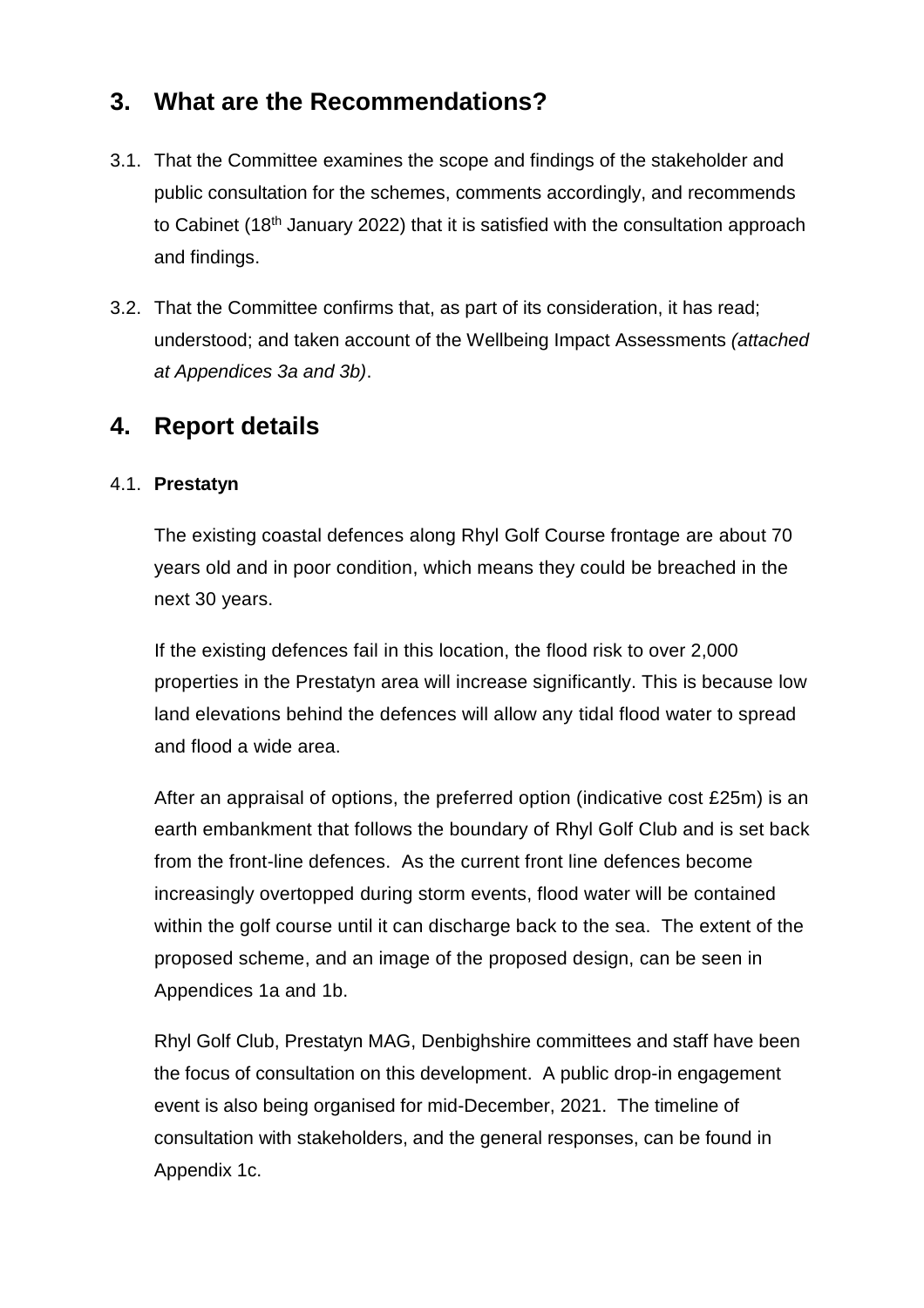The consultation and targeted engagement process has provided some useful feedback which will be incorporated into the final proposals. In addition to the targeted engagements, professional stakeholders have also been consulted e.g. Natural Resources Wales and The Crown Estate. Natural Resources Wales were particularly interested about the potential impact of the scheme on their pumping station on Rhyl Golf Course, any concerns raised have been addressed.

#### 4.2. **Central Rhyl**

The central area of Rhyl (between Splash Point and the Drift Park) is currently protected by sea defences that are deteriorating. The Council wants to ensure that existing defences are replaced well ahead of time, to protect this popular part of Rhyl's coastline from flooding and coastal erosion. Design elements for consideration are:

- Rock armour scour protection, buried beneath the existing sand level, and concrete repairs to the existing sea wall, towards the eastern end of the proposed scheme area.
- Concrete stepped revetment to absorb energy from the waves, incorporating beach access steps and a large beach access ramp, between the Drift Park and Rhyl SeaQuarium.
- A new raised promenade and back of the promenade sea defence wall, between the Drift Park and Rhyl SeaQuarium.
- Widening the promenade adjacent to the Children's Village.

The extent of the proposed scheme, and an image of the proposed design, can be seen in Appendix 2a and 2b.

The location of the scheme, and the importance of the coastline to Rhyl, required public consultation as well as Denbighshire committees, staff and local stakeholders affected by the scheme. The timeline of consultation, with responses, can be found in Appendix 2c and 2d.

The consultation and targeted engagement process has provided some useful feedback which will be incorporated into the final proposals. In particular,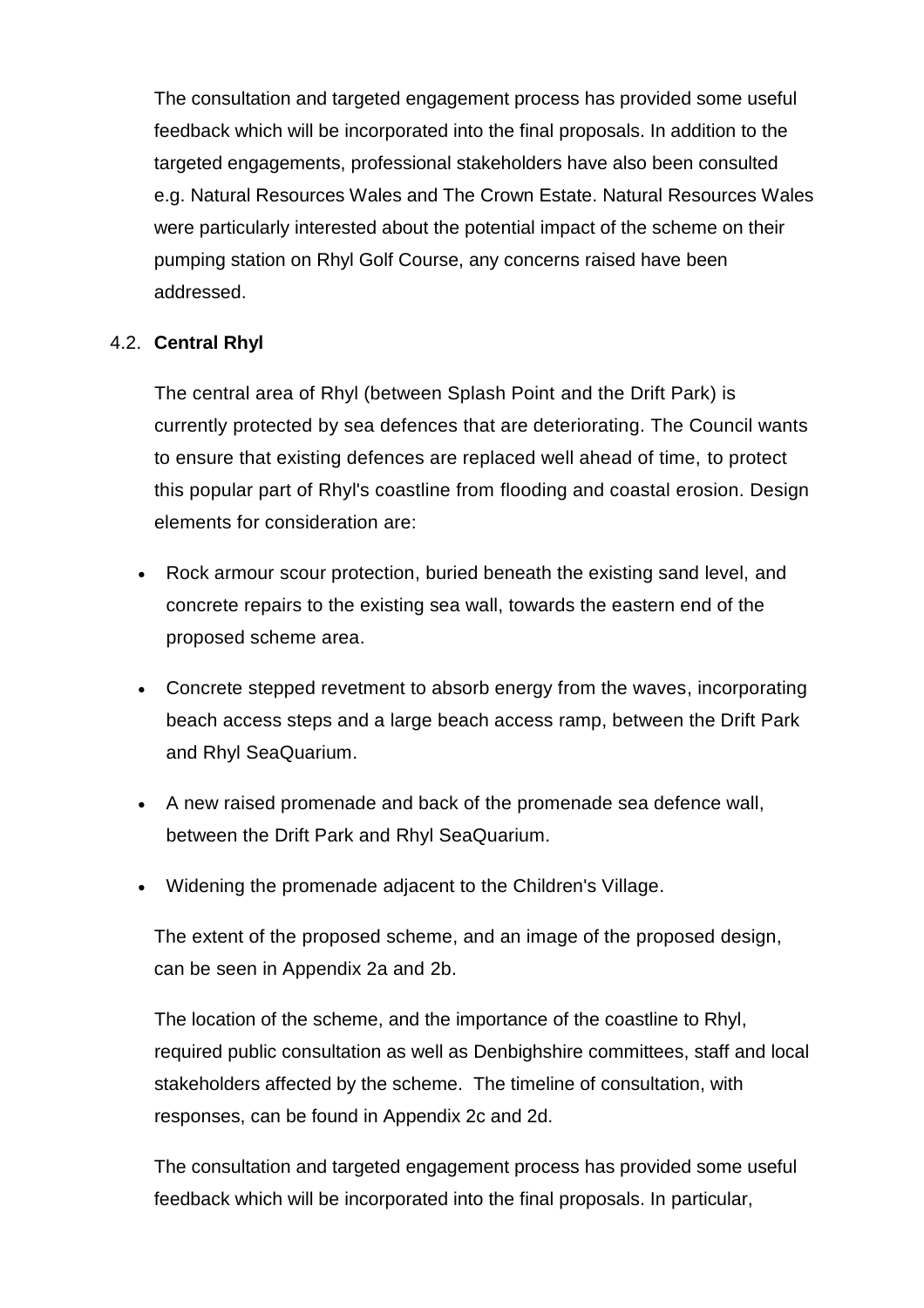extensive discussions have taken place with Denbighshire Leisure Ltd and Rhyl SeaQuarium. In addition to the targeted engagements, professional stakeholders have also been consulted e.g. Natural Resources Wales and The Crown Estate.

# **5. How does the decision contribute to the Corporate Priorities?**

5.1. Denbighshire Council's Corporate plan (2017-22) has two priorities that are relevant in this case; Environment and Younger People. Progression of the schemes will meet an ambition under the Environment priority to protect residents from flooding. Work experience and work opportunities for younger people should be available during future construction phases.

# **6. What will it cost and how will it affect other services?**

- 6.1. There are no cost implications from the stakeholder and consultation activities, as development work for both schemes are 100% grant funded from Welsh Government.
- 6.2. Communities & Customers and Business Improvement & Modernisation have been assisting (e.g. with web site development and surveys).

# **7. What are the main conclusions of the Well-being Impact Assessment**

- 7.1. Prestatyn Summary: The aim of the project is to reduce flood risk in Prestatyn. Provided this aim is fulfilled, the result will be a more prosperous, resilient, healthy, equal and globally responsible Denbighshire. See Appendix 3a for the full assessment.
- 7.2. Central Rhyl Summary: The aim of the project is to reduce flood risk in Central Rhyl. Provided this aim is fulfilled, the result will be a more prosperous, resilient, healthy, equal and globally responsible Denbighshire. See Appendix 3b for the full assessment.